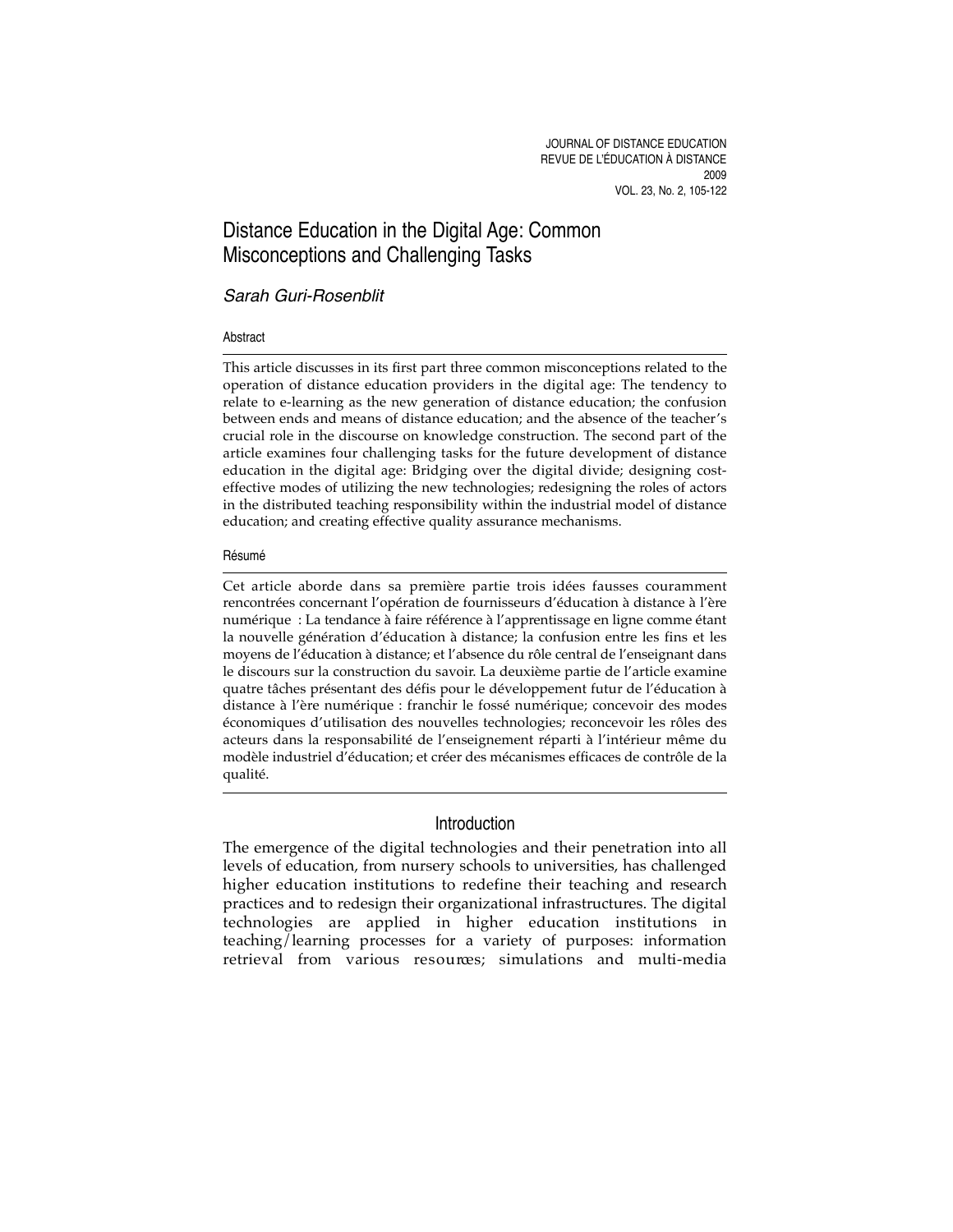presentations; communication with instructors in- and after classes; communication amongst students; drilling exercises and sample tests; class administration, etc.

The various uses of the digital technologies in study environments is reflected in a plethora of different terms in the relevant literature, such as - Internet mediated teaching, web-based education, online education, computer-mediated communication (CMC), e-learning, virtual classrooms, information and communication technologies (ICT), open and distance learning (ODL), distributed learning, etc. Donohue & Howe-Steiger (2005) claimed that the marketplace of ideas related to the applications of the digital technologies has become a cacophony of jargon. The many terms describing the uses of the new technologies in educational settings reflect the ambiguity as to their roles and functions. One emphasizes the interactivity and communication functions of online communication, while another highlights the information retrieval possibilities from a wide range of remote data sources. Some are excited by the video-conferencing abilities, whereas others are focusing on the text production sophistication and the richness of multi-media packages. One application can be relatively cheap (as an e-mail communication), while another possibility might be terribly costly (such as a pre-prepared multi-media program). Some abilities of the digital technologies can be used with minor alterations of the study environment, while others require a grand change and a total overhaul of the existing infrastructures.

The new information and communication technologies have become of immense attraction to distance teaching institutions since they offered solutions to three major obstacles in traditional distance education. They have the potential: to rescue the scattered students from their loneliness by providing interaction with teachers, as well as with other peer students; to provide easy access to libraries and other information resources which was nearly impossible in the past; and to update the study materials on an ongoing basis. In spite of the apparent advantages of the digital technologies for distance education, many of the distance teaching institutions lack the appropriate infrastructure and necessary conditions to utilize the full potential of the new technologies. The fact is that today most of the large distance teaching universities do not offer distance education through e-learning devices, and most of the e-learning applications are used by conventional higher education institutions not for distance teaching purposes (Bates, 2005; Guri-Rosenblit, 2009; OECD, 2005; Trucano, 2005).

The discourse on the applications of the digital technologies in distance education is frequently based on a few erroneous assumptions and misconceptions. The first part of this article discusses three common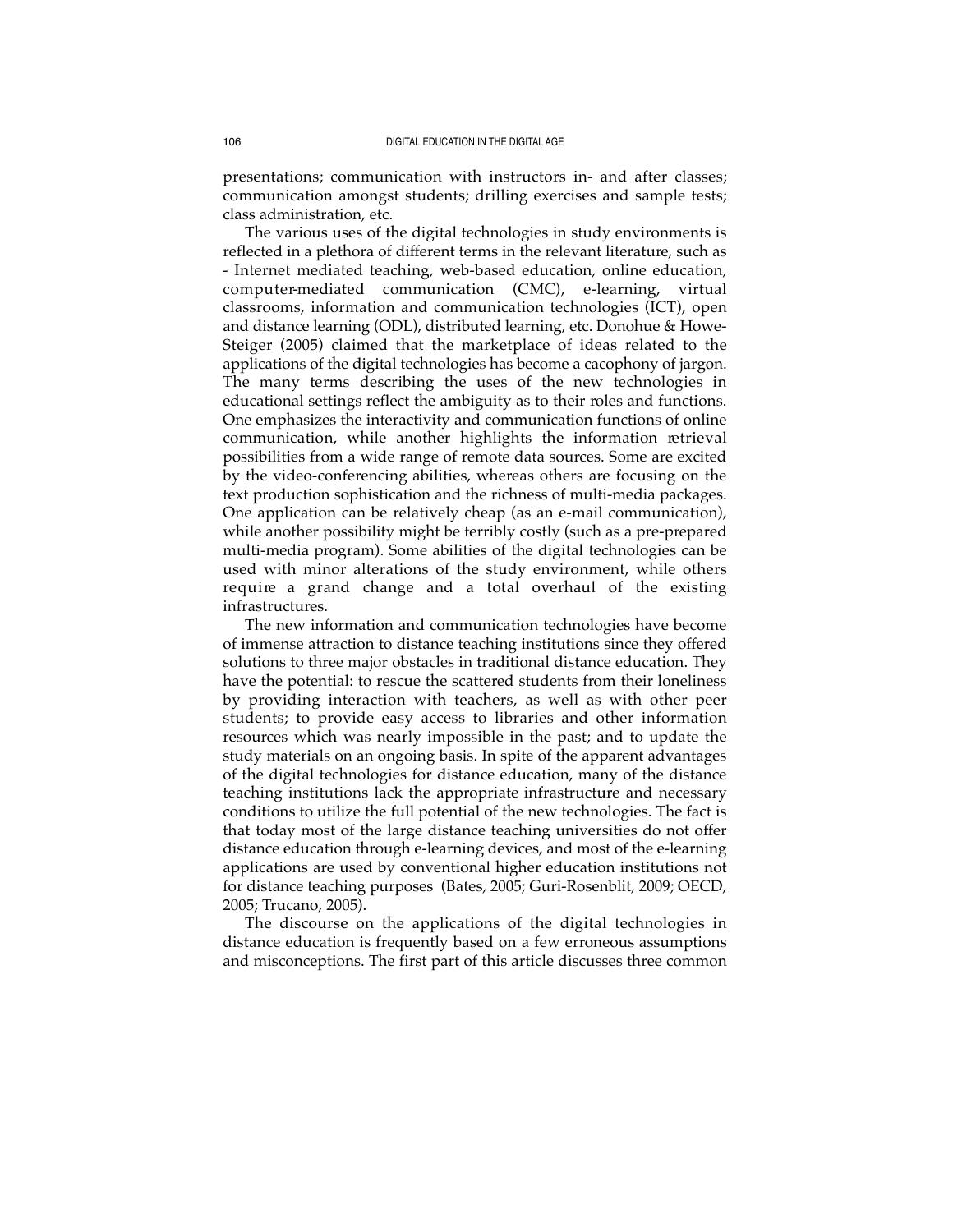misconceptions related to the integration of the electronic media in distance education settings: The tendency to relate to e-learning as the new generation of distance education; the confusion between ends and means of distance education; and the absence of the teachers' crucial role in the discourse on knowledge construction. The second part of the article examines four challenging tasks facing distance education providers purporting to integrate the electronic media more fully and efficiently into their learning/teaching processes: Bridging over the digital divide; designing cost-effective modes of utilizing the new technologies; redesigning the roles of actors in the distributed teaching responsibility within the industrial model of distance education; and creating effective quality assurance mechanisms.

## Common Misconceptions

## *Distance Education and E-Learning: Two Distinct Phenomena*

Many policy makers, scholars and practitioners in higher education tend to use the terms 'distance education' and 'e-learning' interchangeably as synonyms, referring to e-learning as the new generation of distance education (American Federation of Teachers, 2001; Annand, 2007; Arafeh, 2004; Harasim et al., 1995; Harasim, 2000; Nipper, 1989). Particularly in the USA 'distance education' is defined mainly as being conducted through digital technologies. For instance, a comprehensive report issued by The Pew Learning and Technology Program in the USA stated that: "The terms 'distance learning', 'distance education', 'distributed learning' and 'online learning' are used more or less interchangeably" (Twigg, 2001:4). Also Allen & Seaman (2003, 2004, 2007) in the extensive Sloan reports on the quality and extent of online education in the USA view online education as the main medium for distance education, though they acknowledge in the introduction of their reports that these two terms are not necessarily synonymous. Mackintosh (2006) in describing alternative models of implementing the digital technologies in higher education uses the term 'distance education technologies' as a synonym to the term 'information and communication technologies (ICT)', and so does Beaudoin (2006).

Bates stressed that the strong advocates of e-learning "who see elearning as an educational paradigm shift, making obsolete all forms of distance education that preceded it" make a fundamental mistake, since "distance learning can exist without online learning, and online learning is not necessarily distance learning" (Bates, 2005: 14-15). Distance education and e-learning do overlap in some cases, but are by no means identical. Distance education and e-learning constitute two distinct phenomena (Guri-Rosenblit, 2005).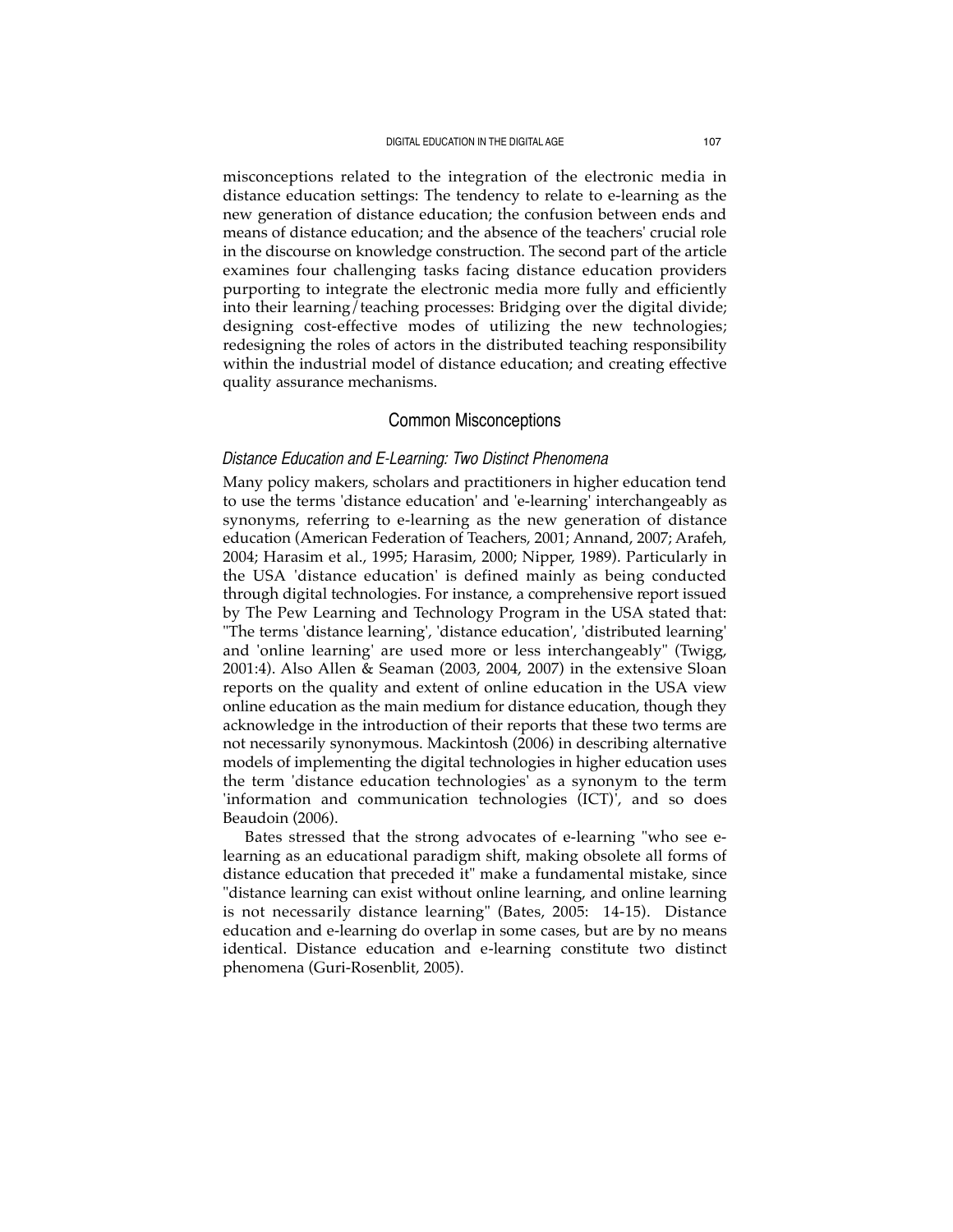Distance education can be traced back to ancient times, whereas elearning is a relatively new phenomenon associated with the development of the Internet and the World Wide Web in the last fifteen years. An intensive exchange of letters for educational purposes has been known since ancient times. Such is the correspondence between Plato and Cicero with their students, and the letters sent to early Christian communities by Apostle Paul to discuss the interpretation of Christ's message (Peters, 1994; Guri-Rosenblit, 1999). Distance education at university level has existed since the early half of the nineteenth century (Bell & Tight, 1993). E-learning, on the other hand, relates to the use of new electronic media for a variety of learning purposes that range from supplementary functions in conventional classrooms to full substitution of face-to-face meetings by online encounters. E-learning is by no way exclusively meant for distance learners.

Furthermore, distance education, by its very definition, denotes the physical separation of the learner from the instructor, at least at certain stages of the learning process. Technological devices, from handwritten letters through print technology, radio, audio-cassettes, compact disc players, television and video to the current Web-based learning, have always shaped the nature of interaction between students, teachers and the taught content in distance education settings.

Distance is not a defining characteristic of e-learning. None of the digital technologies' uses denotes the physical separation of the learner from the teacher at any stage of the study process. Many of the new technologies' qualities can be used most efficiently to enrich and support lectures, seminar meetings and face-to-face tutorials. In 2004/5 the OECD conducted an in-depth survey of e-learning practices in 19 tertiary education institutions in 13 countries in the Asia-Pacific region (Australia, Japan, New Zealand, Thailand), Europe (France, Germany, Spain, Switzerland, the United Kingdom), Latin America (Mexico, Brazil) and North America (Canada, the Unites States) (OECD, 2005). One of the main conclusions of the OECD study was that: "Consistent with their current activities, institutions' dominant rationales for e-learning strategies at campus-based institutions centered on on-campus enhancement through increased flexibility of delivery and enhanced pedagogy" (OECD, 2005:13). In other words, most higher education institutions use the digital technologies to enhance classroom encounters rather than adopt a distance teaching pedagogy.

Moreover, the information and communication technologies have a huge impact on other important areas of university activities, such as: library management; registration and loan administration; enhancement of research communities; academic publishing; mobility and cooperation between institutions. Applications of the technologies in these areas have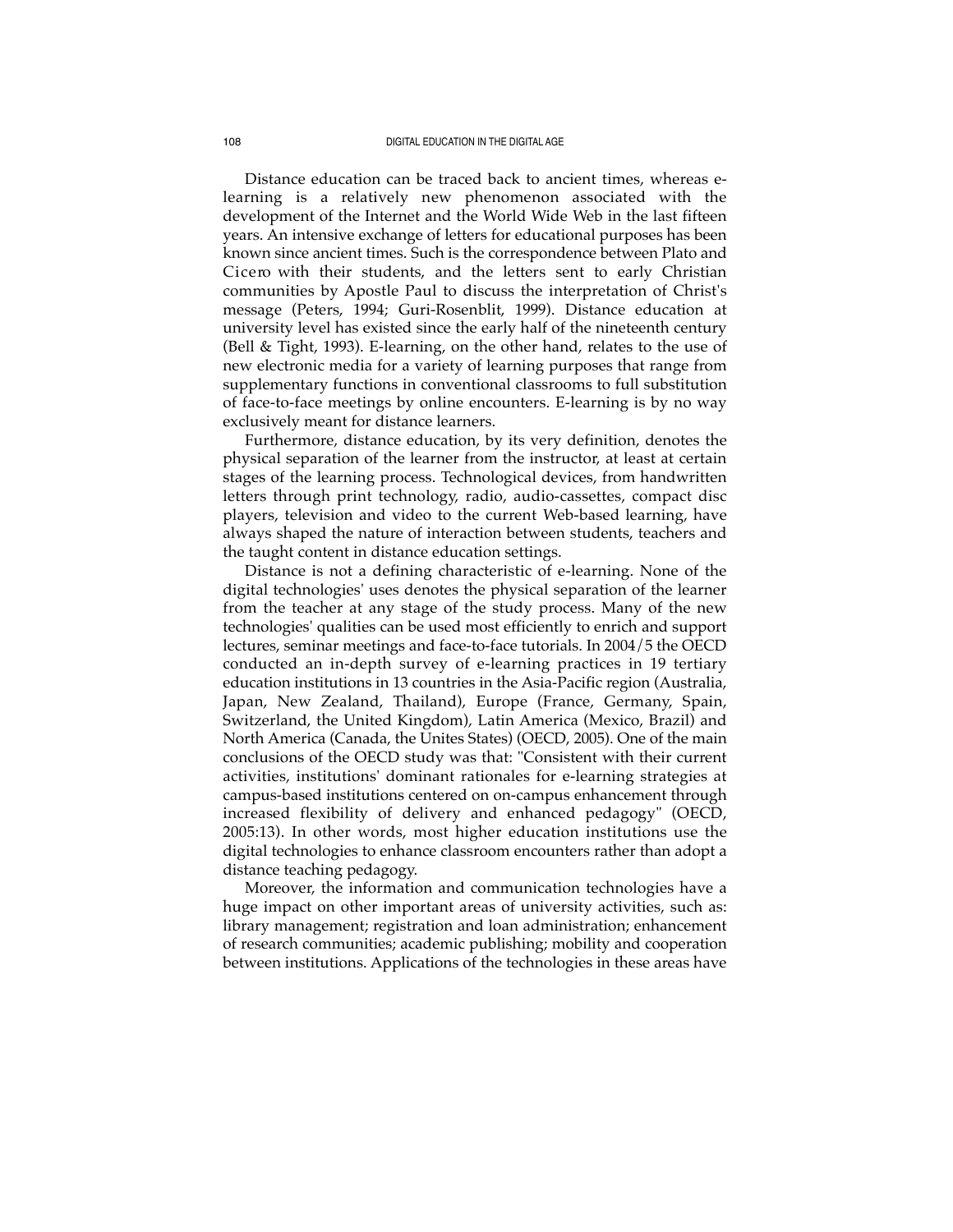nothing in common with the traditional roles of distance education (Guri-Rosenblit, 2005, 2009).

## *Confusing between Ends and Means*

Confusion between the ends and means of distance education quite often characterizes the discourse on the applications of the electronic media in distance teaching settings. One of the prevalent arguments is that distance education has aimed always to develop self-directed and autonomous learners, a goal that turns out to be contradictory to the collaborative constructive approaches of e-learning (Garrison, 1997; Garrison  $\&$ Anderson, 2003). But the goal of distance education since ancient times has been to reach out to special clienteles that for a variety of reasons could not attend a face-to-face gathering, a school or a conventional campus, and to provide them either with information or education. The papyri carried by the apostles to the first Christian communities in the Mediterranean were not targeted to develop self-directed learners. When Prof. Knight from St. Andrews University decided to teach courses for a Licentiate in Arts to women scattered over one hundred centers in the British Empire (between 1877-1931), he did so because he believed that women were also entitled to pursue higher education studies, and not because he wanted to develop autonomous learners. Distance education has filled always a demographic niche.

For over 150 years the goal of distance education at higher education levels was distinct and clear: To enable students, that for a variety of reasons could not attend a conventional campus-based educational establishment, to pursue academic, professional or recreational studies (Bell & Tight, 1993; Guri-Rosenblit, 1999, 2005). Even the private correspondence schools that purported mainly to make a profit, have contributed to the widening of access to professional or higher education. The large distance teaching universities that were established since the early 1970s, following the model of the British Open University (that was founded in 1969) aimed also to promote social equity, in addition to widening access to large segments of the population, by opening their gates to second-chance students. Second-chance students were defined according to various parameters: lack of formal qualifications to be admitted to conventional higher education institutions, living in remote areas, work or family constraints, health limitations, serving in the army, being in a prison, being a woman, etc.

Developing autonomous and self-directed learners is indeed a lofty goal. Aristotle who studied for over 30 years in Plato's Academy has become a most accomplished self-directed and autonomous student and scholar. It might be argued that elite universities, such as Oxford and Cambridge in the UK or Harvard and Stanford in the US, definitely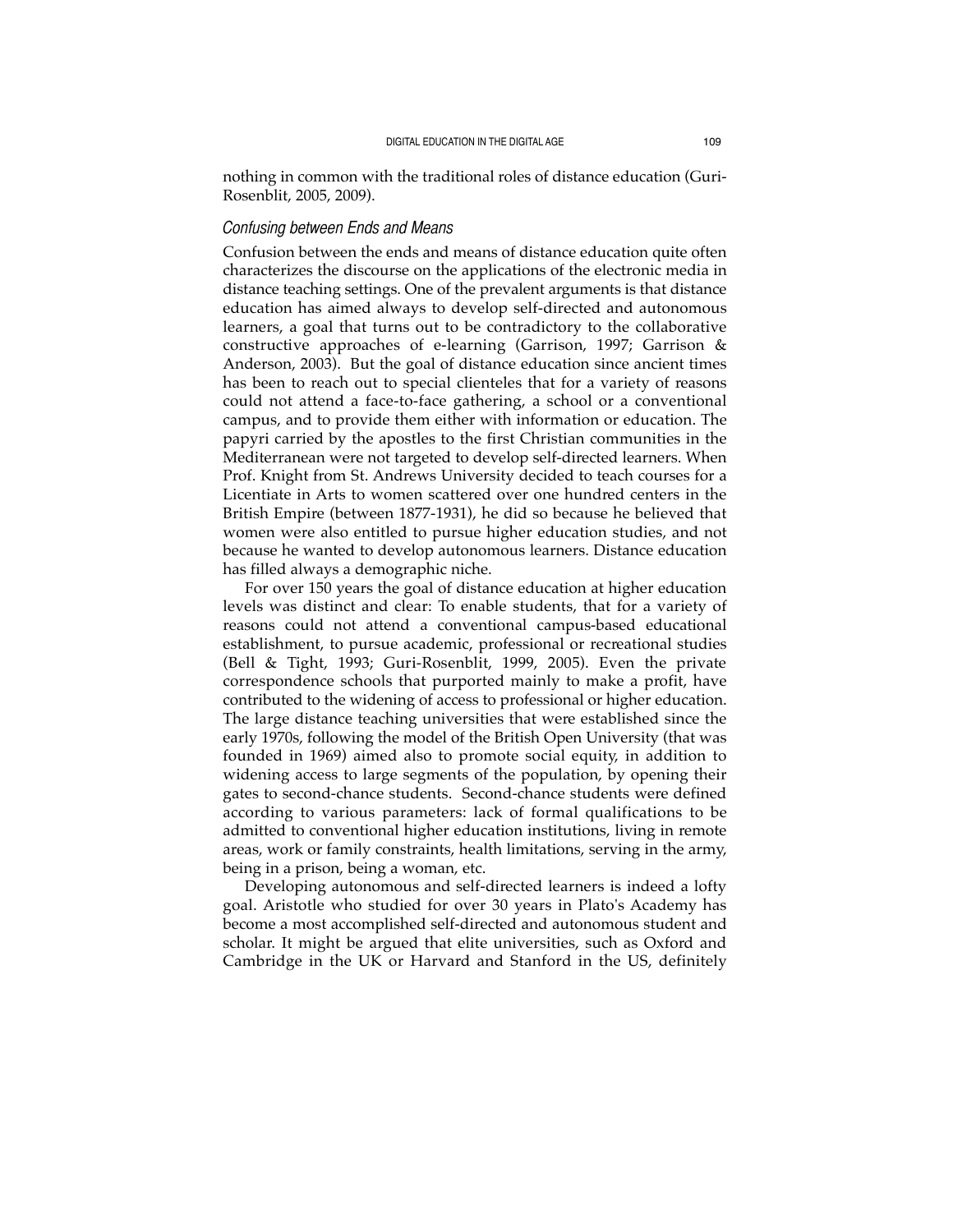purport to cultivate independent and self-directed students through intensive tutoring and dialogue throughout their studies on campus. Scott (1995) argued that many students in mass universities often lack the cultural and intellectual traits needed to make genuinely autonomous decisions. Thus, these students need substantive guidance, support and counseling throughout their study. Scott's claim applies equally to many students in distance teaching universities. The drop-out rates are very high in distance education, and intensive support systems are of immense importance for distant students. Distance education has never defined independent study as a proclaimed or desired goal to obtain. Self-study materials have been the means, not the goals, of distance education. Moreover, self-study environments do not entail necessarily a self-paced, individualized learning style.

The notion of independent-study based on self-study materials in distance teaching settings is often misinterpreted. Many distance teaching universities are open and flexible in some domains. Flexibility is applied mainly to: entry requirements, accumulation of credits over a short/long period, the possibility of leaving and re-entering studies when convenient, building a discipline-focused or an interdisciplinary curriculum. But once the students are enrolled in a particular course, they have to follow stringent requirements and are subjected to principles of uniformity and sameness. Paradoxically, openness in mass systems increases the pressure for much tighter control over the structure and requirements in the study process. Mass production of self-study materials in distance education entails highly structured relations among course designers, tutors and students. This is detrimental to flexibility and attention to personal needs. Over-structured materials may even enhance passive learning. Varying needs and learning styles of students cannot be taken into account within the industrial model of distance education. There fore, the study process in many distance teaching institutions does not necessarily promote independent study and selfdirectedness, but rather is based on highly structured materials and a strictly directed pace of submitting assignments.

It is misleading as well to claim that dialogue is most limited or even non-existent in distance education settings which are based on self-study packages. Some distance teaching universities have invested greatly in establishing effective support mechanisms, both in the study process and for accommodating the students' well-being, which enable students to interact with tutors, counselors, and other students through phone, faceto-face tutorials, summer schools, and of course – through the Internet (Tait & Mills, 2003; Guri-Rosenblit, 2009). Unquestionably, the digital technologies have increased greatly the interaction possibilities. Most distance teaching universities, which are based on the industrial model,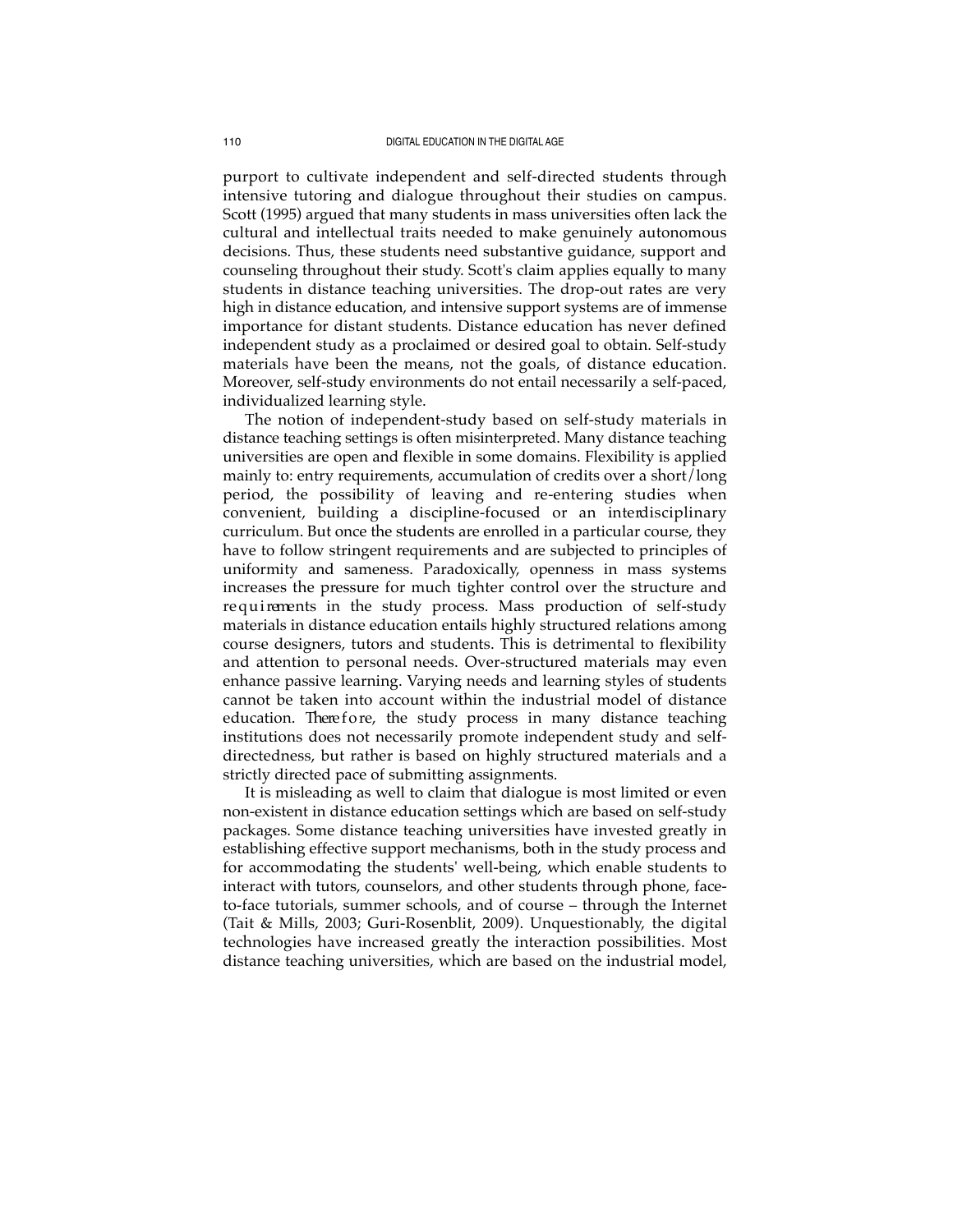face difficulties in enabling intensive interactions between the experts who designed the courses and the students. But this limitation does not stem from the fact that 'traditional' distance education is rooted in a selfdirected learning concept, but is rather related to the nature of the distributed teaching responsibility, which is discussed further on.

## *Knowledge Construction: Teacher-Dependent*

One of the common misconceptions in the discourse on e-learning is based on the notion that an online environment, by its very nature, enhances a collaborative constructivist pattern of learning and induces a new study paradigm (Garrison & Anderson, 2003; Harasim, 2000). There has been a noticeable move in recent decades towards a constructivist epistemology, which is based on the premise that knowledge is constructed by the individual through his or her interactions with the environment. According to the constructivist theory learners construct knowledge actively through dialogue and discussion. The constructivist theory places more emphasis on information management and analysis, knowledge construction, problem solving, and decision making rather than on comprehension and memory. From the constructivist viewpoint, the learner is an active processor of information, in sharp contrast to the behaviorism, in which the learner is perceived as a passive recipient of information (Vrasidas, 2000).

The interactive nature of the digital technologies has coincided with the underlying assumptions of constructivist approaches to learning. Several scholars have claimed that technologies such as the Internet appear to facilitate this kind of learning more easily than print-based technology. With the communication and sharing ability provided by email, chat, Web discussion forums and other interactive technologies, people are exposed today to more varied and frequent interaction opportunities than humans have ever experienced before. A vast literature implies that just by creating the 'right online environment', skills in constructing knowledge will be developed. Particularly, discussions and group work can contribute to the development of a collaborative, participative learning environment.

Woo & Reeves highlighted the fact that though interaction is crucial for constructing knowledge, not every interaction in a Web-based learning environment does have an influence on increased learning: "Idle chatting, online surfing, or mindlessly clicking Web pages is unlikely to lead to substantive learning even though learners are interacting with other objects" (Woo & Reeves, 2006:18). Vrasidas & McIsaac (1999) stressed that what is needed in order to construct knowledge is not merely interaction, but a meaningful interaction. Meaningful interaction is not just sharing personal opinions. A meaningful interaction must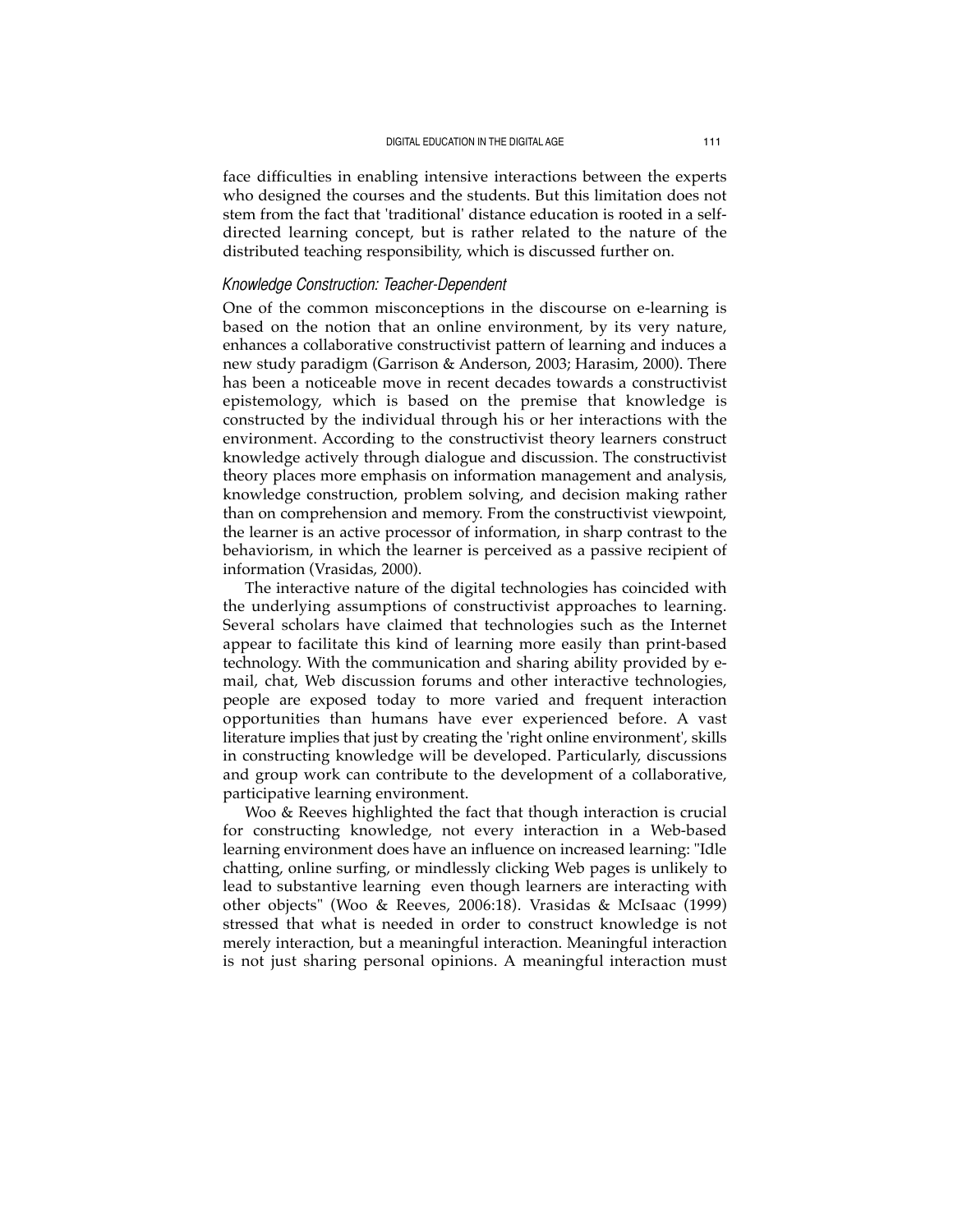stimulate the learners' intellectual curiosity, engage them in productive instructional activities, and directly influence their learning. The essence of a meaningful interaction holds true for both campus-based encounters and online interactions. A Web-based environment does not provide necessarily better conditions for a meaningful dialogue. It follows that the intervention of expert teachers in the study process is crucially important for constructing meaningful and valid knowledge in any study environment, and the teachers' role is most significant particularly when teaching novices, such as undergraduates in higher education, both in face-to-face and distant/online settings.

Meaningful interactions can take place through various means, from correspondence, a telephone conversation, a tutorial meeting or an online chat, when led by an experienced expert teacher/tutor. Creating communities of learners and promoting shared group assignments are also dependent on a careful design of the study process and the facilitation of a knowledgeable professional. Teachers remain central in any learning process, and their crucial role is somehow omitted in some discussions on the constructivist powers of the electronic technologies.

## Challenging Tasks

### *Digital Divide*

The traditional roles of distance education to widen access to education and promote social equity are still most important nowadays, particularly in developing countries, but also in most developed countries, even in those where access rates of the traditional age cohorts to higher education have reached 50% and over. Trends of life long learning, changing professional careers during a lifetime, and the crucial need to update and upgrade professional education on an ongoing basis have changed drastically the composition of student populations in both traditional campus-based universities and distance education providers. The digital technologies possess the potential to offer an array of attractive opportunities to the 'traditional' distant students. Unfortunately, most developing countries, and underprivileged populations in developing countries lack the appropriate tools and infrastructures to benefit from the wide range of possibilities embedded in the electronic media.

In the mid 1990s the term 'digital divide' surfaced as a means for politicians and social scientists to describe the socio-economic chasm between individuals, societies and nations who have access to computers and those who do not (Warschauer, 2003). The ability of the new technologies to overcome geographical barriers has resulted in the erection of new barriers as manifested in the digital divide. Noticeable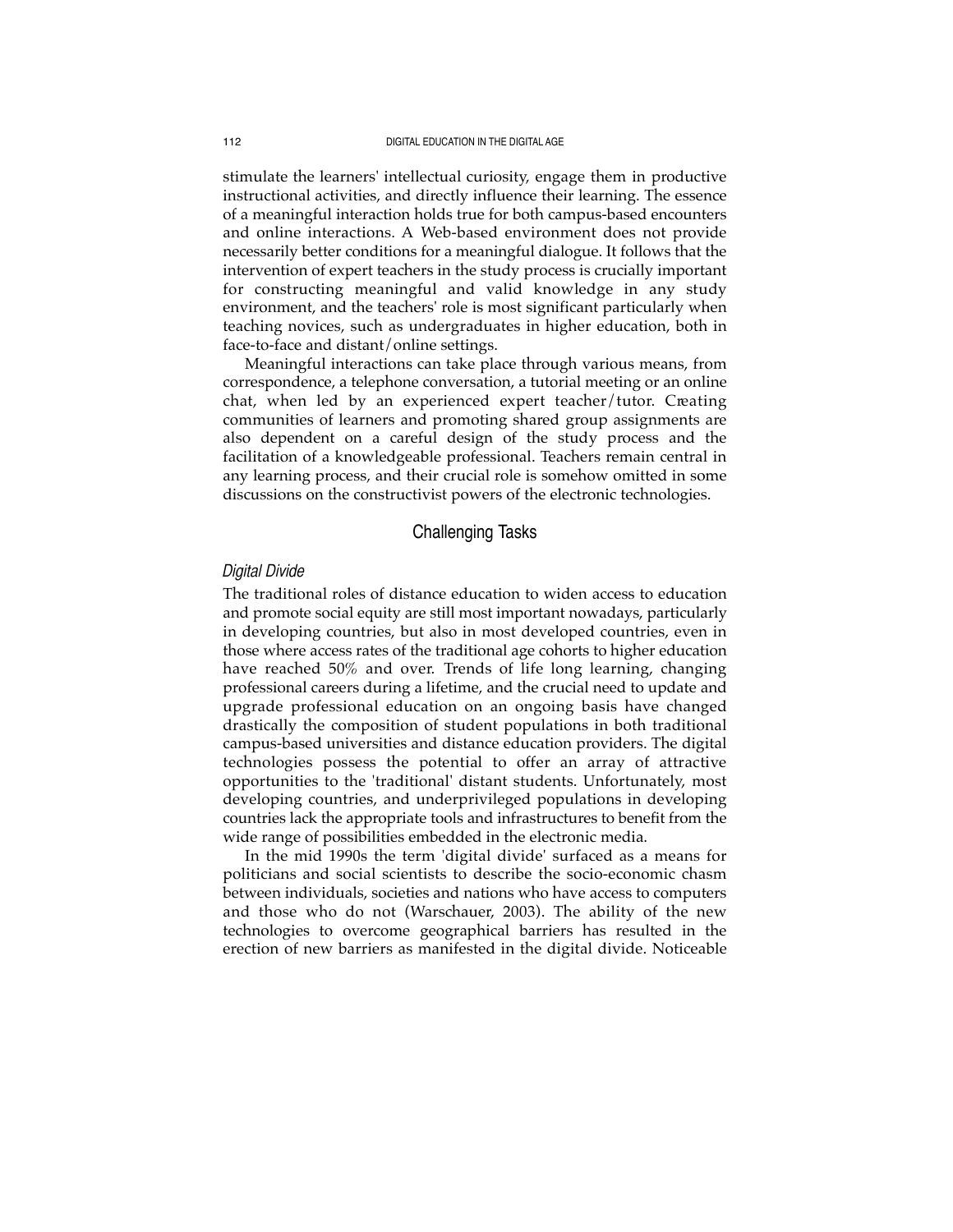gaps in the appropriate infrastructure needed for the employment of digital technologies in education do exist between developing and developed countries, and between rich and poor in any national jurisdiction. Particularly, among the developing countries, the digital divide sets apart the technologically more advanced countries from the less advanced ones. Whereas a few African countries with small populations still lack even one Internet host, in Singapore 98% of households use the Internet. The technological divide is reflected in the number of personal computes per 1,000 inhabitants. Less than one in Burkina Faso, compared with 27 in South Africa, 38 in Chile, and 348 in Switzerland. In Sub-Saharan Africa the number of Internet hosts per 1,000 population ranges from 0.01% in Burkina Faso to 3.82 in South Africa (World Bank, 2002:14-15). Broadcast technologies such as radio and television have a much greater penetration than the Internet throughout much of the developing world, and the substantial gap is not expected to be closed soon (Bates, 2005; OECD, 2005; Trucano, 2005; World Bank, 2000, 2002).

Schachter et al. overviewed distance teaching in Africa, with a focus on the digital technologies, in order to examine how distance education may provide some directions to the challenges facing the resource-starved and ill-supported higher education in Sub-Sharan Africa where the loss of professionals through brain drain is a serious and depressing problem. They concluded that: "For most institutions in Africa the cost of setting up the necessary infrastructure remains prohibitive" (Schachter et al., 2006:171). Moreover, the challenge of setting up an appropriate infrastructure for utilizing the new technologies is further exacerbated by the dearth of appropriately skilled technical support staff. Schachter et al argued that no matter how the technical infrastructure will be upgraded throughout Africa in the next decade, it will have little effect, or even a negative effect of increasing the digital divide within the nations, unless a concurrent development takes place in human resources.

Great strides have been made in the last decade by government agencies and several international and non-governmental organizations, such as the Commonwealth of Learning, UNESCO, the World Bank, to bridge over the digital divide. A lot is yet to be done. A major challenge nowadays in the implementation process of the digital technologies in the next decade is to achieve the appropriate integration of the digital technologies into the education systems and institutions at large, and to ensure that the new technologies become agents of expanded access and equity and increase educational opportunities for all, not just for the wealthy and the technologically privileged (Gladieux & Swail, 1999; Guri-Rosenblit, 2009; Wagner et al., 2004; World Bank, 2002).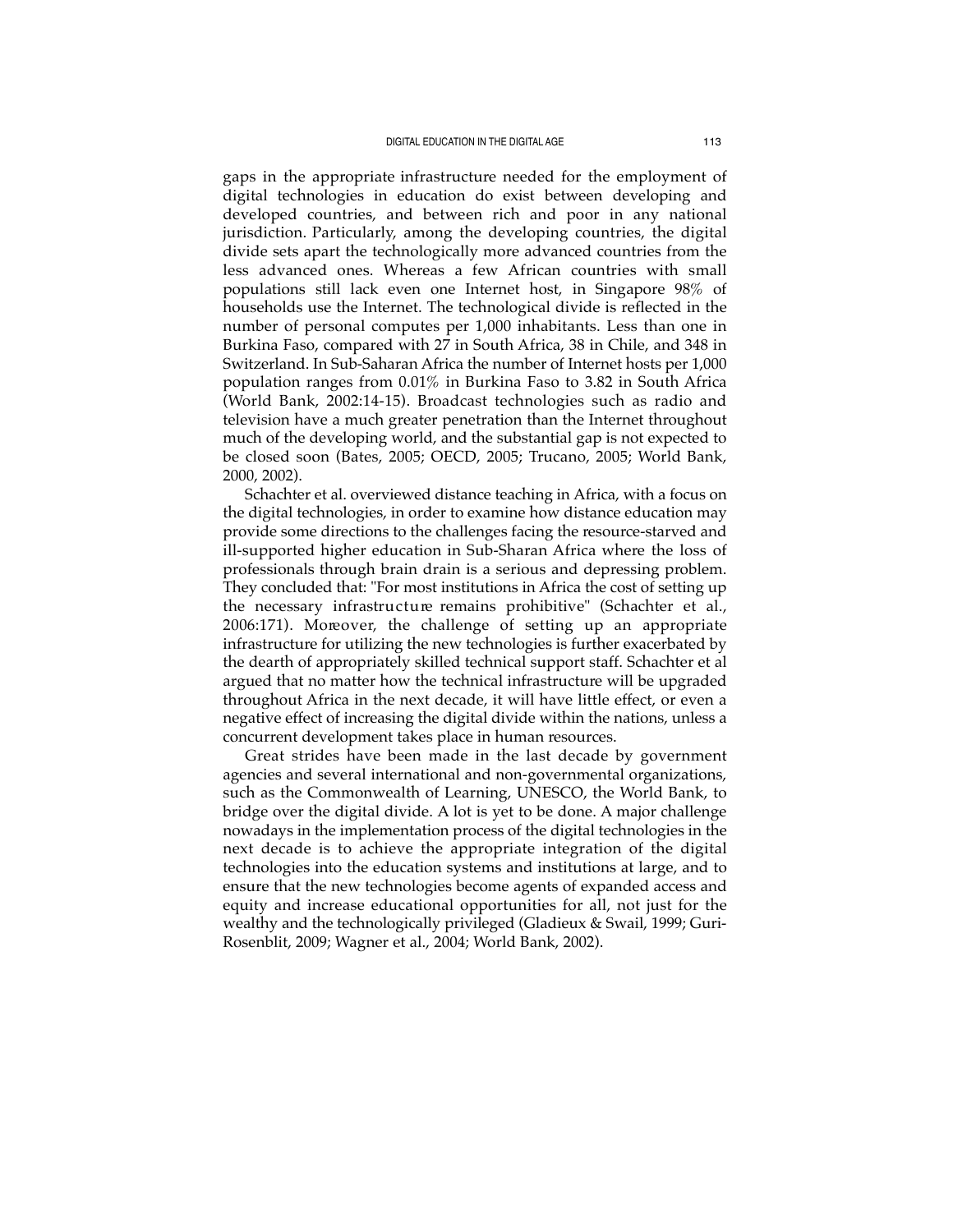The emerging wireless technologies are thought to hold much promise for providing connectivity to remote areas, particularly in developing countries (Attewell, 2005; Motlik, 2008; Visser & West, 2005). The current trends in mobile computing are towards devices that are even more embedded, ubiquitous and networked than those available today. The capabilities of mobile phones, game consoles, and cameras will likely merge within the next five to ten years to provide a networked, multimedia device that can accompany everyone, anytime, anywhere. But projects utilizing such technologies are for the most part in pilot or planning stages, and face many regulatory hurdles (Trucano, 2005). Hopefully, some of the existing obstacles might be overcome in the future.

## *Cost-Effectiveness in the Digital Age*

One of the great advantages of the industrial mode in distance education has been the ability to provide economies-of-scale while absorbing huge numbers of students. John Daniel argued that cost effectiveness was a major goal in establishing the large scale distance teaching universities, based on the industrial model: "Bringing down the costs of education and training has usually been an aim of distance learning systems. That is their relevance to the search for a more cost-effective model of mass higher education for the 21st century" (Daniel, 1996: 60). The division of labor of the academic teaching responsibility into two separate phases constitutes the essence of the industrial model of distance education. The first phase is devoted to the production of high quality self study materials by course teams, composed of experts. The second phase consists of the actual teaching of large numbers of students by lower rank academic faculty (Peters, 1994, 2001). As the number of students increases, the cost per student decreases. Some of the large distance teaching universities teach tens of thousands of students.

It seems that economies-of-scale provided by the large distance teaching universities, operating on the basis of the industrial model, led many to believe that any distance teaching technology is by its very nature cost effective. In addition to misunderstanding the essential difference between the industrial model of distance education and elearning, two additional factors account for the sweeping expectations echoed in the 1990s as to the fast and easy profit opportunities to be had from implementing the new technologies in higher education settings. One factor relates to the substantial cuts of training costs that took place in the corporate world as a result from cuts of flights and hotel expenses on training. The other factor relates to miscalculating the costs of utilizing the new technologies by setting up an appropriate infrastructure, and creating support systems for ongoing maintenance and appropriate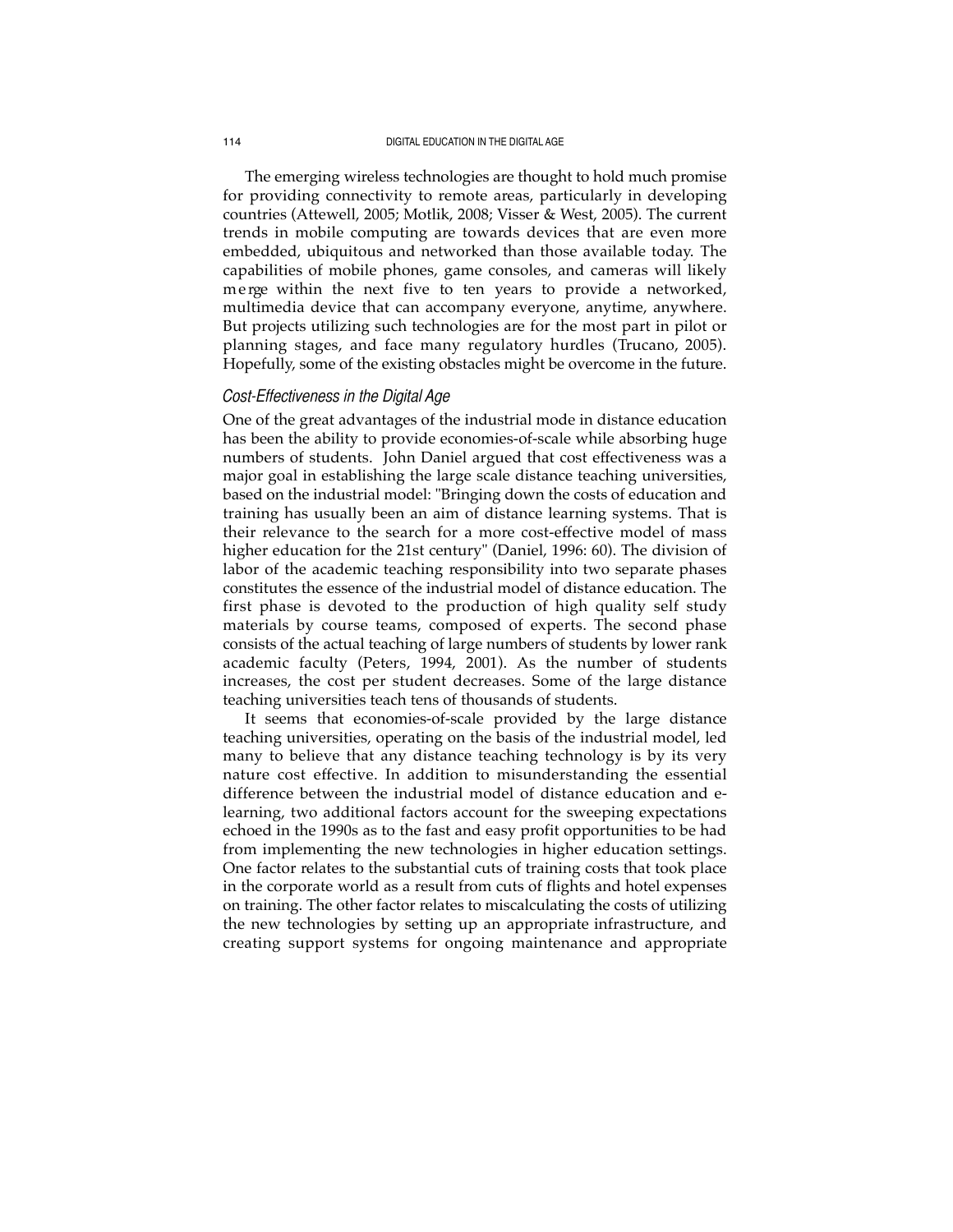support systems for both teachers and students (Guri-Rosenblit, 2005, 2009).

The cutting of costs in the business world caused many to assume that similar savings would occur also at universities employing e-learning. Obviously, it is more economical to bring training programs to the work place rather than sponsor the sending of workers for days to remote conference sites and training sessions. It is no wonder then that most of the profit making claims have come from the business and corporate world. But cuts in hotel and flight expenses have no relevance at all for students and faculty in the academic world.

Setting the appropriate infrastructure and maintenance of e-learning is costly. It is of tremendous importance to establish support systems for both students and teachers who use the digital technologies. The induction of the teaching faculty into the new technologies necessitates ongoing professional and technical support and the establishment of special centers for course development. Ongoing support is also needed for students, particularly weak students.

It turned out that developing online coursework is far more expensive, difficult and ephemeral than once expected. In some cases it proved to be even more costly and time-consuming for a university than traditional classroom teaching. Analyzing the cost structure of electronically mediated education, Rumble demonstrated that e-education is more costly than traditional distance education delivery and suggested "that it may prove to be more costly than traditional education" (Rumble, 2001:230). Many e-learning applications are human intensive, require expensive technical support, and small online classes in order to be efficiently used and compensate for the loss of classroom interaction.

Many agree that much work needs to be done related to the costs of the digital technologies' implementation in education environments (Arafeh, 2004; Perraton, 2000; Trucano, 2005). The lack of reliable costs data in virtually all areas related to the applications of the electronic media is quite striking. Few good, rigorous cost studies on the applications of technologies in higher education settings exist in developing countries, and surprisingly also very few such studies have been conducted in OECD countries as well (Perraton, 2000). Arafeh (2004) stressed an important issue related to investigating the costs of e-learning. Most cost studies neglect to ask perhaps the most fundamental question: 'Can you reach the same educational goals and objectives in a different manner at less cost without using ICTs?' Evidently, before large scale investments in online education are performed, much more work has to be done on the costs issue.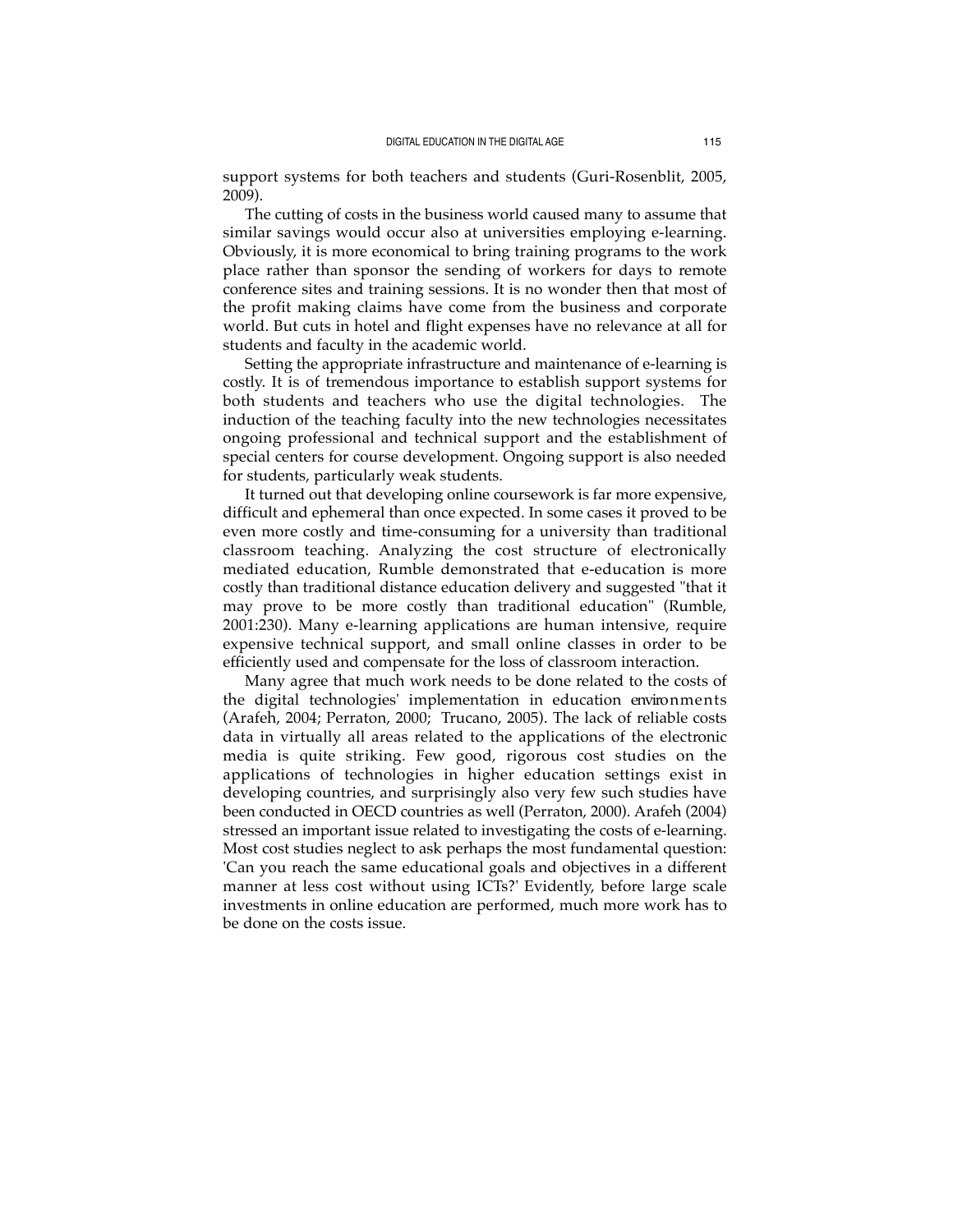In face of the high costs associated currently with some applications of the digital technologies, there are some emerging policy recommendations as to how it is possible to cut the relevant costs of elearning. For instance, the OECD study (OECD, 2005) suggested that elearning could become a less expensive model compared to conventional face-to-face or distance education from a number of different sources, by: substituting some online provision for on-campus teaching (rather than duplicating it), facilitating increased peer/automated learning, use of standard/pre-existing software, drawing on the open standards and learning objects model to increase material re-use and sharing, avoiding duplication of effort, and relying on greater course standardization. In any case, re-organization of the digital technologies usage should involve a decrease in course development costs, a decrease in the student/staff ratio or savings due to less facility use (e.g., classrooms). Unquestionably, demonstrating cost-effective models of utilizing the digital technologies constitutes a most urgent task, particularly for distance education providers.

### *Redesigning the Industrial Model*

One of the major obstacles in employing the digital technologies in most of the large distance teaching universities is embedded in the distributed teaching responsibility within the industrial model. In most conventional universities each professor is usually responsible for all the components in teaching a course on a particular subject, from its initial inception and design, through its teaching in a classroom or auditorium, to the evaluation of the students' achievements. At most, the lecturer might be backed by an assistant or several teaching assistants in large classes, mainly for checking assignments and exams. In distance teaching universities, which are based on the industrial model, the full responsibility of teaching in any course is divided between several actors, who do not merely assist the lecturer in specific areas, but take over fully some of the responsibilities in the development, teaching and assessment stages.

Distributed teaching responsibility is not manifested in all modes of distance education. In dual-mode universities, which teach both campus and distance students, senior academic faculty are usually responsible for the whole array of activities involved in preparing and teaching a course from a distance. They may be assisted by editors, instructional designers, technology experts and graphic designers, but still they hold the full responsibility for the course content, its assignments and the final evaluation. Also in distance teaching universities like UMUC (University of Maryland University College), which is the largest public distance teaching university in the USA, as well as in Phoenix University, which is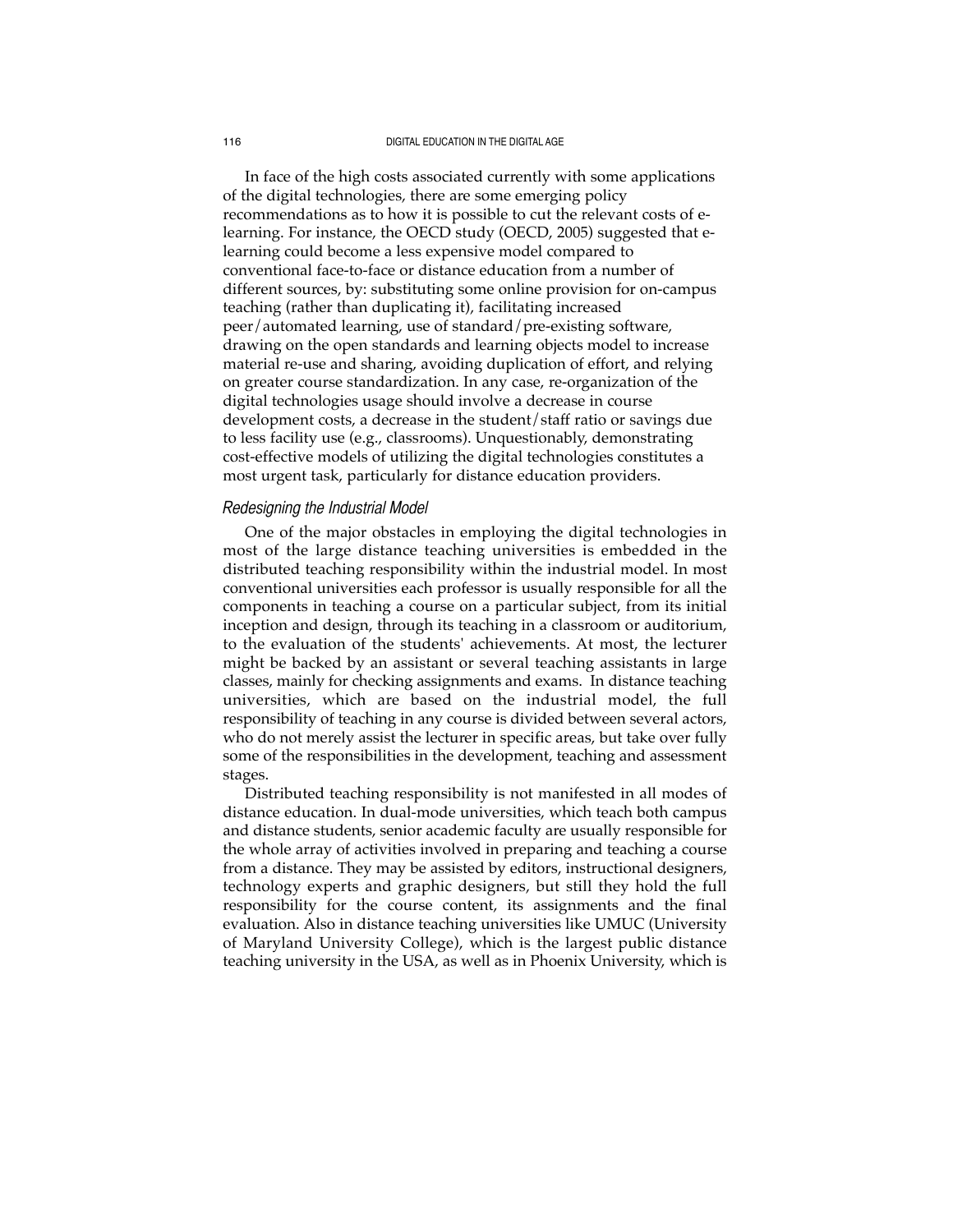the largest private university in the USA, large numbers of adjunctfaculty are employed. The instructors are responsible for designing, teaching and evaluating their courses which are taught online, in a blended model or face-to-face. But each class consists of 15 to 25 students, in order to enable ample interaction in the study process.

Direct interaction between the professors who shaped the content of the course and wrote the study materials with the students is almost impossible in the universities based on the industrial model, due to the small size of their academic faculty. The whole notion behind the industrial mode is that a small number of experts develop course materials, which undergo stringent quality control mechanisms in their production process. But once the self-study package is produced, the tutors who interact with the students either in face-to-face tutorials or through the phone or e-mail, do not have any latitude whatsoever to alter the content of the printed materials and design the assignments and the final exam based on the actual interactions in the study process. The principles of uniformity and sameness apply to assignments and exams as they do to content, and they restrict any flexibility in changing the predesigned materials or affecting the final evaluation.

The distributed teaching responsibility constitutes an Achilles heel in utilizing the communication capabilities enabled by the new technologies by distance teaching institutions operating on the premises of the industrial model. Evidently, a handful of professors cannot interact with hundreds and sometimes even thousands of students studying in highly populated courses. The tutors who are responsible for the interaction with the students have no degrees of freedom to engage in a constructivist dialogue with the students. In other words, the adoption of the interactive capabilities of the technologies requires the abolishment or redefinition of the very basic characteristic of the industrial model of distance education. Restructuring the distributed teaching responsibility within the industrial model requires the enabling of more degrees of freedom for the tutors and relaxing standards of uniformity and sameness. Definitely, not an easy task to accomplish, but at the same time - a most crucial one for the future development of the large scale distance teaching universities in the digital age.

## *Quality Assurance Mechanisms*

An additional important advantage of the industrial model of distance education has been the ability to offer high quality materials and high quality education to large numbers of students, in addition to its cost effectiveness advantages. The massification of higher education has been accompanied by a major concern for the deterioration of academic standards. The large size of the mega distance universities has allowed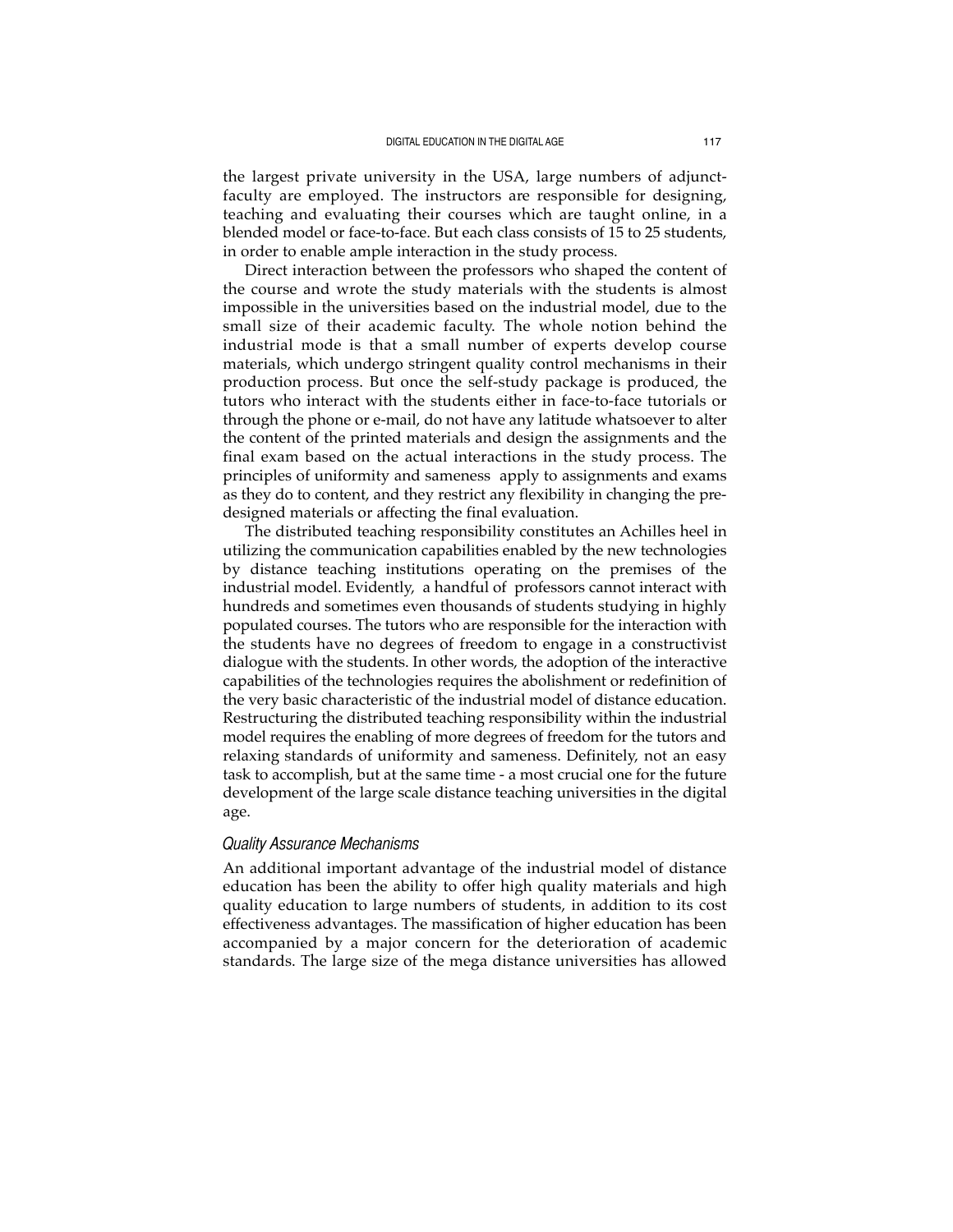them to invest generously in producing high quality materials and to assist their learners with comprehensive support networks. Their high quality materials have been used by students from conventional universities, and in many national jurisdictions, distance teaching universities have become large academic publishing houses producing high quality academic textbooks. Stringent quality measures have been applied also to the teaching and final assessment processes. Providing g reater degrees of freedom to the tutors in the teaching/learning processes necessitates also a redefinition of the quality measures applied in distance teaching.

Moreover, the new technologies gave rise in the last decade to a large number of bogus institutions and degree diploma mills, which Daniel Levy called 'Fly by Night Institutions' (Levy, 2008). Uvalic-Trumbic (2008) claimed that distance teaching is a preferred mode for many of the dubious providers. UNESCO, in recent years, has launched some initiatives aimed at protecting and guiding learners, such as the 'Quality Provision in Cross-Border Higher Education' which was published in 2005, the portal of recognized higher education institutions, and other tools aimed at alerting students to bogus institutions.

The new phenomenon of 'Open Educational Resources' (OER) has gained momentum recently and follows MIT's Open Courseware initiative that made hundreds of courses available online since 2001. OER are of particular interest to distance teaching universities, since such a pool of high quality materials and best practice might scale down the costs of producing high quality study materials for each institution. But inter-institutional and international collaboration are needed in order to establish appropriate quality assurance mechanisms to endure that the materials available in OER are of high quality.

The E-xellence instrument which is currently being developed in Europe provides an interesting example establishing international quality assurance benchmarks for online learning, and particularly for OER. The instrument has been developed by a consortium of 13 partners in the European community of higher education, e-learning and quality assessment and accreditation, including the European University Association. The main objective of E-xellence is to contribute to the process of enhancing e-learning, and most specifically assuring the quality of the OERs. The instrument consists of a fully online manual with benchmarks criteria and related performance indicators supplemented by a web-based self-assessment tool. The search for efficient and valuable quality control mechanisms will reign prominently on the future agendas of higher education institutions, utilizing open source materials and implementing various capabilities of the digital technologies.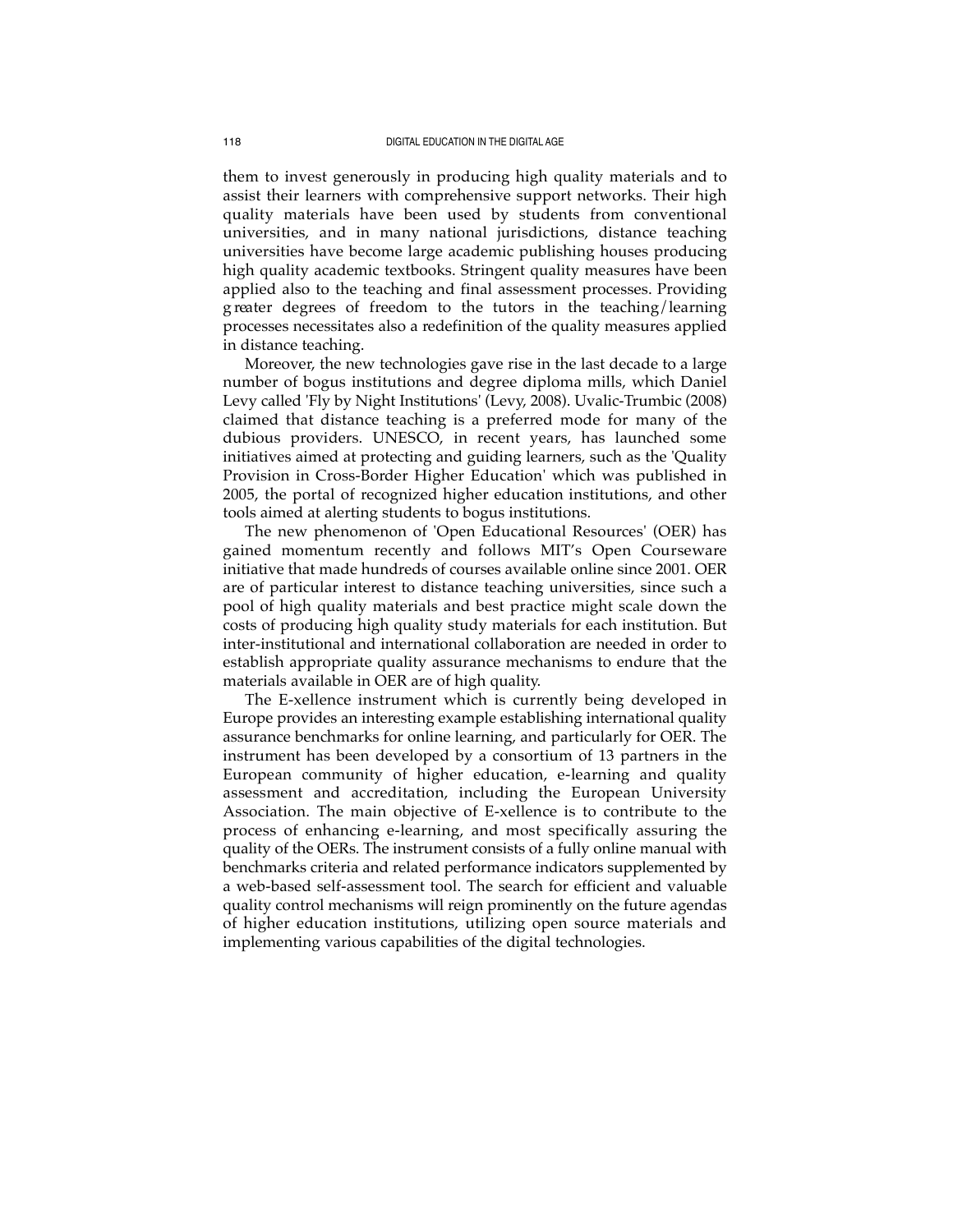## Concluding Remarks

This article has attempted to illuminate three major points. First, even nowadays the major roles of distance education are to widen access and promote social equity in higher education. These roles are sometimes omitted in the discourse on the applications of the electronic technologies into distance education settings. Self-study packages, as well as online encounters, constitute the means, not the ends of distance education. Distance education will continue playing a prominent role in the expansion of higher education worldwide in the coming decades.

Second, most of distance education worldwide is still delivere d t h rough 'older' media, and it is perfectly legitimate. The digital technologies should always be regarded as means, not as ends, of distance education or education at large. Moreover, the technologies' abilities and capabilities are neutral. Their applications are always context- and teacher-dependent. A classroom lecture might be boring or thought provoking, just as online encounters might be. Students can be most passive in an online setting, and most active in a classroom discussion or even in a self-study setting, if the assignments in the self-study package engage them in stimulating activities. The role of expert teachers (or the teachers' presence in self-study materials) is invaluable in any knowledge construction in any study environment. It is of tremendous importance to unbundle in any study environment those activities in which the digital technologies have a unique advantage or ability, and those activities in which they do not have any advantage over 'older' and cheaper media. As in any social organization, distance teaching institutions should be able to capitalize on the sustaining merits of the technologies and avoid disruptive ones.

Third, many of the distance teaching providers, particularly those which are based on the industrial model, face more challenging tasks in their attempts to incorporate the digital technologies into their systems due to the conceptual framework of their operation. In order to adopt the industrial model to the digital age, it is essential to redefine the underlying premises of the distributed teaching responsibility embedded in the industrial model, and search for a new equilibrium between being able to offer high quality education to large numbers of students at lower costs as compared to campus-based education.

### References

Allen, E., & Seaman, J. (2003). *Seizing the opportunity: The quality and extent of online education in the United States, 2002 and 2003.* Needham and Wellesley, MA: The Sloan Consortium.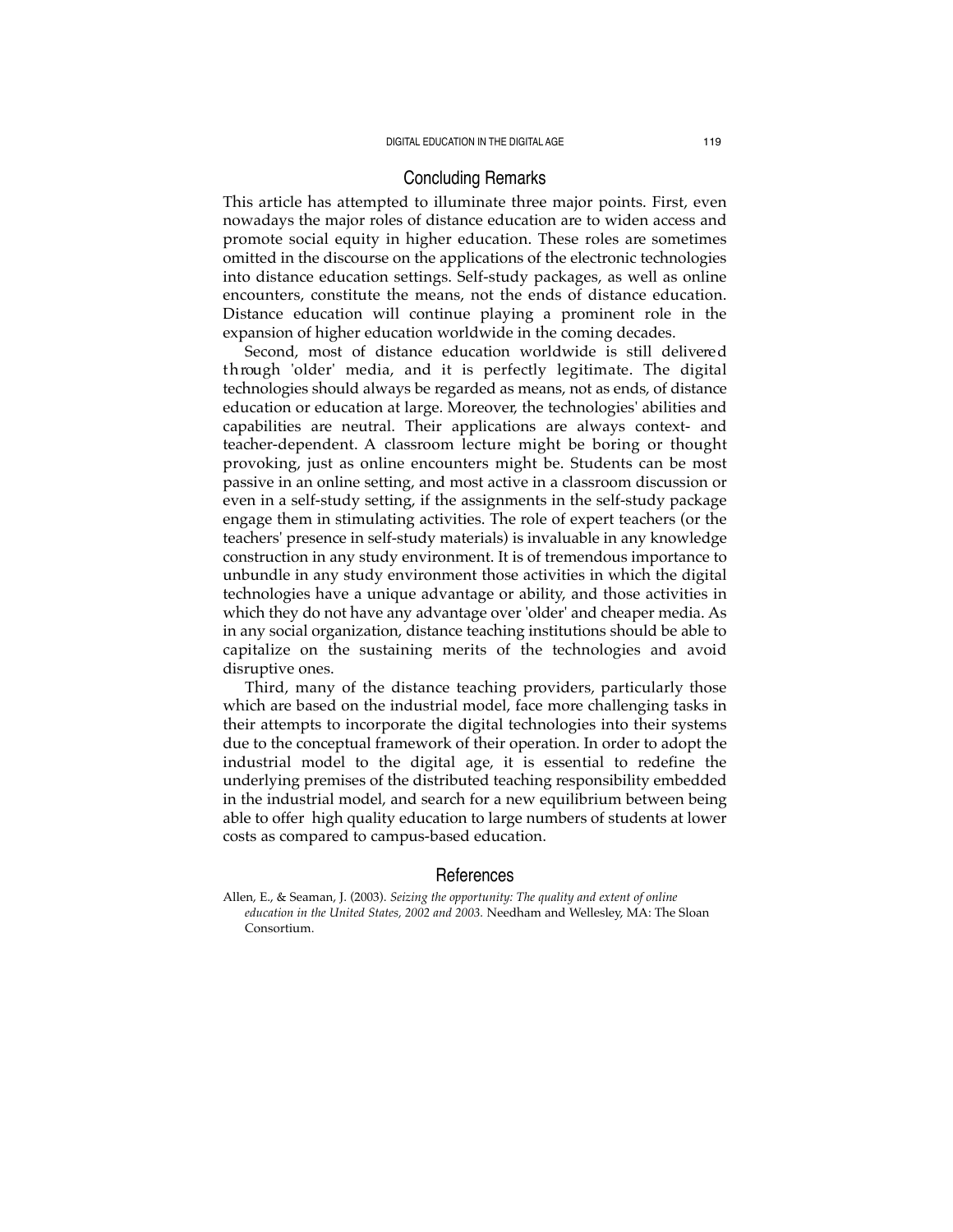- Allen, E. & Seaman, J. (2004). *Entering the main stream: The quality and extent of online education in the United States, 2003 and 2004.* Needham and Wellesley, MA: The Sloan Consortium.
- Allen, E. & Seaman, J. (2007). *Online nation: Five years of growth in online learning.* Needham and Wellesley, MA: The Sloan Consortium.
- American Federation of Teachers (2001). *A virtual revolution: Trends in the expansion of distance education.* Washington D.C.
- Annand, D. (2007). Re-organizing universities for the information age. *The International Review of Research in Open and Distance Learning, 8*(3).
- Arafeh, S. (2004). *The implications of information and communications technologies for distance education: Looking toward the future.* Arlington, VA: SRI International, Final Report, P11913.
- Attewell, J. (2005). *Mobile technologies and learning: A technology update and M-learning project summary*. London: Learning and Skills Development Agency.

Bates, A.W. (2005). *Technology, e-Learning and distance education* (2nd ed.). London: RoutledgeFalmer.

- Beaudoin, M. F. (2006). The impact of distance education on the academy in the digital age. In: M. F. Beaudoin (Ed.) (2006). *Perspectives on higher education in the digital age.* New York: Nova Science, 1-20.
- Bell, R. & Tight, M. (1993). *Open universities: A British tradition.* Buckingham: The Society of Research into Higher Education & The Open University Press.
- Daniel, J. S. (1996). *The mega-universities and the knowledge media.* London: Kogan Page. Donohue, B., & Howe-Steiger, L. (2005). Faculty and administrators collaborating for elearning courseware. *EDUCAUSE Quarterly, 28*(1), 20-32.

Garrison, D. R. (1997). Self-directed learning: Toward a comprehensive model. *Adult Education Quarterly, 48*(1), 15-31.

Garrison, D.R., & Anderson, T. (2003). *E-learning in the 21st century: A framework for research and practice.* London: RoutledgeFalmer.

Gladieux, L. E., & Swail, W. S. (1999). *The virtual university and educational opportunity: Issues of equity and access for the next generation.* Washington, D.C.: The College Board.

- Guri-Rosenblit, S. (1999). *Distance and campus universities: Tensions and interactions A comparative study of five countries.* Oxford: Pergamon Press & International Association of Universities.
- Guri-Rosenblit, S. (2005). Distance education and e-learning: Not the same thing. *Higher Education,* 49, 467-493.
- Guri-Rosenblit, S. (2009). *Digital technologies in higher education: Sweeping expectations and actual effects.* New York: Nova Science.

Harasim, L., Hiltz, S. R., Teles, L., & Turrof, M. (1995). *Learning networks: A field guide to teaching and learning online.* Cambridge, MA: MIT Press.

Harasim, L. (2000). Shift happens: Online education as a new paradigm in learning. *Internet and Higher Education, 3*(1-2), 41-61.

Levy, D. (2008). Private higher education's global surge: Emulating US patterns? *Paper presented at the Conference on Privatization in Higher Education, Haifa: Samuel Neeman Institute, The Technion, January.*

Mackintosh, W. (2006). Modelling alternatives for tomorrow's university: Has the future already happened? In: M. F. Beaudoin, (Ed.) *Perspectives on higher education in the digital age.* New York: Nova Science, 111-136.

Motlik, S. (2008). Mobile learning in developing nations. *International Review in Open and Distance learning, 9*(2).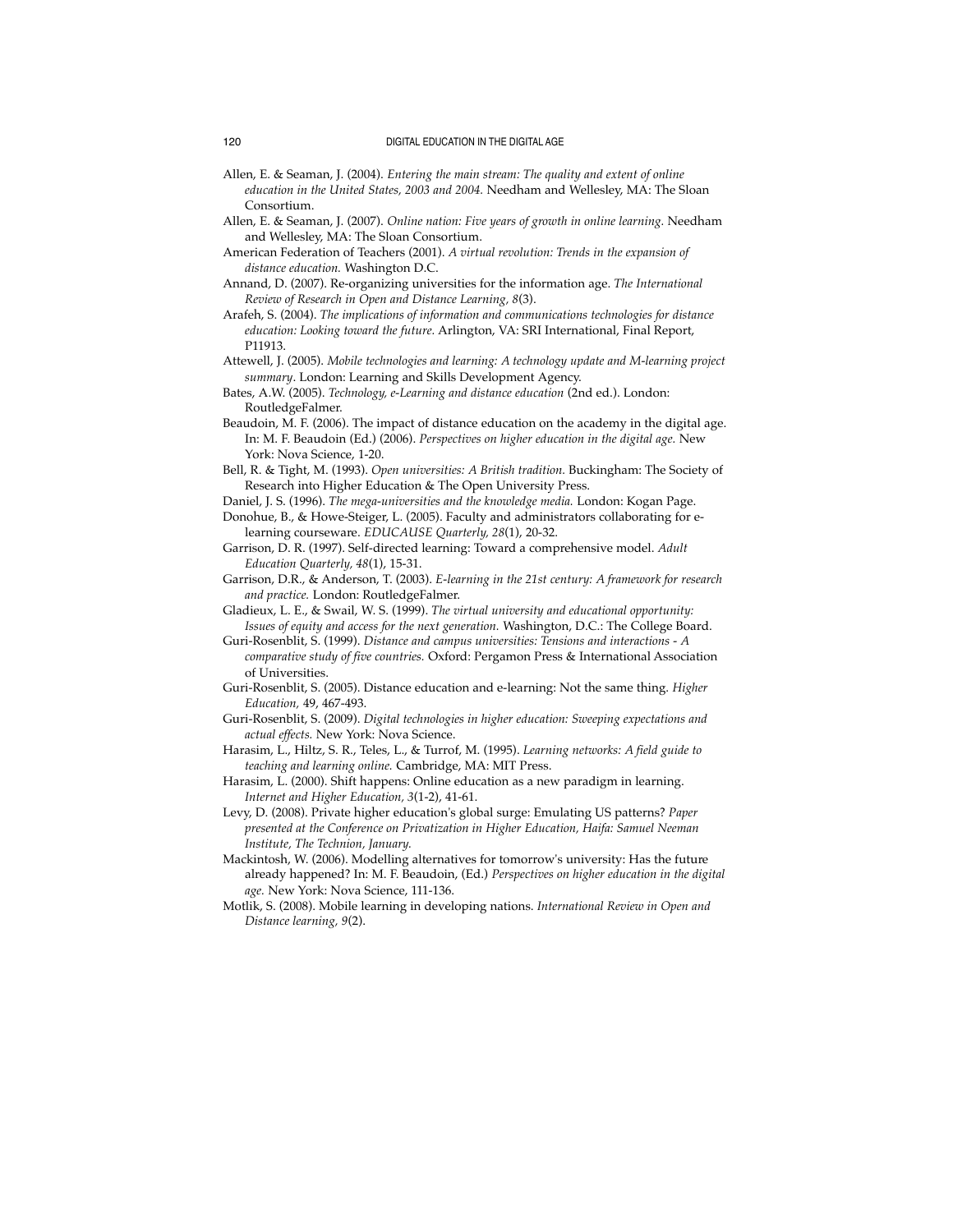- Nipper, S. (1989). Third generation distance learning and computer conferencing. In: R. Mason & A. Kaye (Eds.), *Mindweave: Communication, computers and distance education.* Oxford: Pergamon Press, 63-73.
- OECD (2005). *E-learning in tertiary education: Where do we stand?* Paris: Centre for Educational Research and Innovation.
- Perraton, H. (2000). *Open and distance learning in the developing world.* London: Routledge. Peters, O. (1994). Distance education and industrial production: A comparative
- interpretation in outline. In M. Keegan (Ed.), *Otto Peters on distance education.* London: Routledge, 107-127.
- Peters, O. (2001). *Learning and teaching in distance education: Analysis and interpretations from an international perspective.* London: Kogan Page.
- Rumble, G. (2001). Just how relevant is e-education to global education needs? *Open Learning, 16*(3), 223-232.
- Schachter, L., Pence, A., Zuckernick, A., & Roberts, J. (2006). Distance learning in Africa. In: M. Beaudoin (Ed.), *Perspectives on higher education in the digital age.* New York: Nova Science, 165-186.
- Scott, P. (1995). *The meanings of mass higher education.* Buckingham: The Society of Research into Higher Education & The Open University Press.
- Tait, A., & Mills, R. (eds.) (2003). *Rethinking learner support in distance education: Change and continuity in an international context.* London: RoutledgeFalmer.
- Trucano, M. (2005). *Knowledge maps: ICTs in education.* Washington D.C.: InfoDev, The Information for Development Program.
- Twigg, C. (2001). *Innovations in online learning: Moving beyond the no significant difference.* Troy. NY: Rensselaer Polytechnic Institute, Center for Academic Transformation, Pew Learning & Technology Program.
- Uvalic-Trumbic, S. (2008). Guiding learners in new higher education spaces: What role for UNESCO? *A paper presented at the 5th Pan-Commonwealth Forum on Open Learning, London, 15 July.*
- Visser, L. & West, P. (2005). The promise of M-learning for distance education in South Africa and other developing nations. In: Y. Visser, L. Visser, M. Simonson & R. Amirault (Eds.). *Trends and issues in distance education: International perspectives.* Greenwich, CT: Information Age Publishing, 117-129.
- Vrasidas, C. (2000). Constructivism versus objectivism: Implications for interaction, course design, and evaluation in distance education. *International Journal of Educational Telecommunications, 6*(4), 339-362.
- Vrasidas, C. & McIsaac, M. S. (1999). Factors influencing interaction in an online course. *American Journal of Distance Education, 13*(3), 22-36.
- Wagner, D., Day, B., & Sun, J. S. (2004). *Information technologies and education for the poor in Africa.* UK Department for International Development.
- Warschauer, M. (2003). *Technology and social inclusion: Rethinking the digital divide.* Cambridge, MA: MIT Press.
- Woo, Y. & Reeves, T. C. (2007). Meaningful interaction in web-based learning: A social constructivist interpretation. *Internet and Higher Education, 10*(1), 15-25.

World Bank (2000). *Higher education in developing countries: Peril and promise.* Task Force on Higher Education and Society.

World Bank (2002). *Constructing knowledge societies: New challenges for tertiary education.* Washington D.C.: Directions in Development.

Prof. Sarah Guri-Rosenblit is the Director of International Academic Outreach and the Head of Graduate Studies in Education at the Open University of Israel. She has published books and dozens of articles related to comparative research of higher education systems,